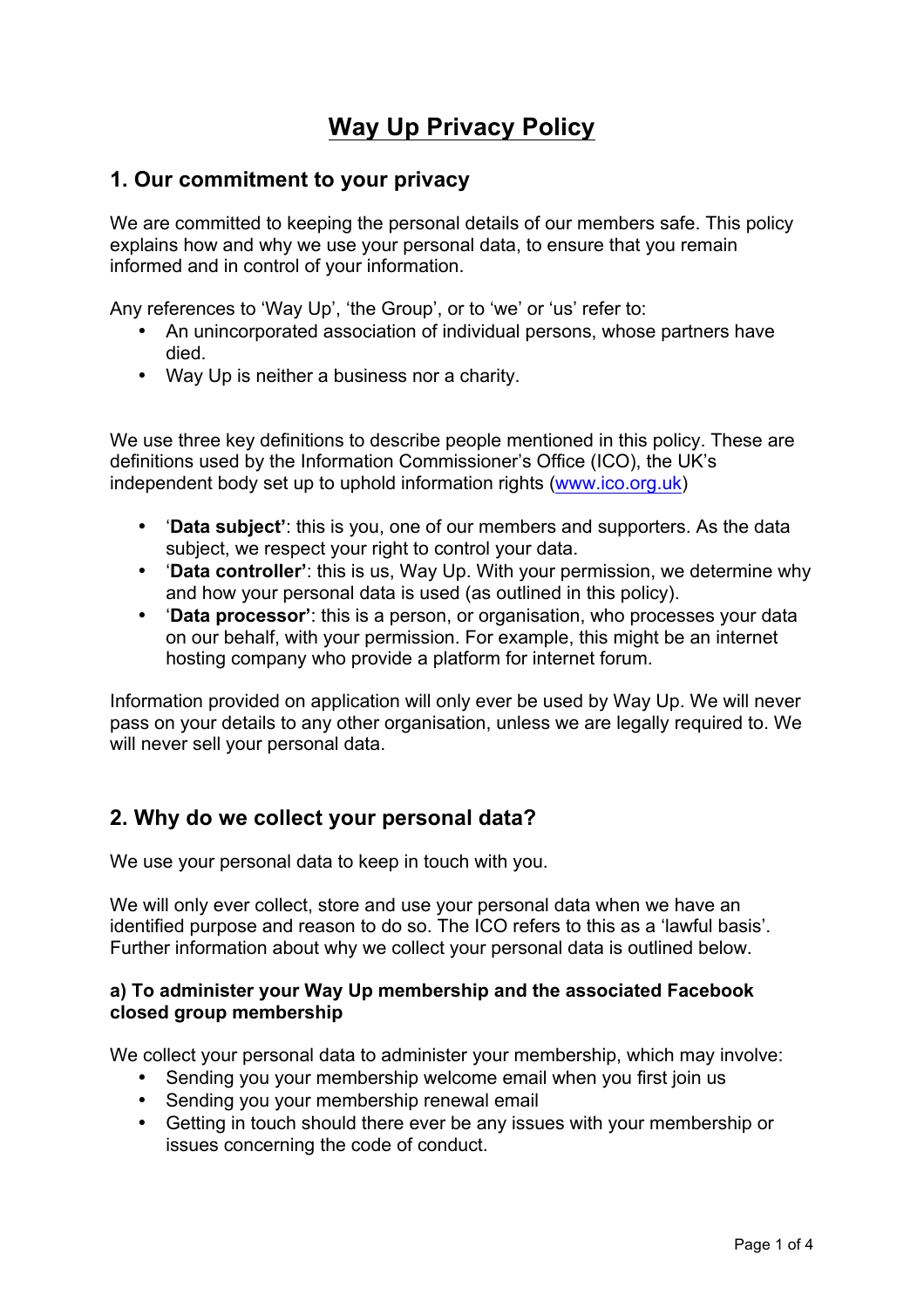### **b) To send you information regarding event bookings**

We collect your personal data to send you:

• information about events you have booked onto.

### **c) To send you information about our group and ask for your opinion**

We also collect your personal data so that we can send you information about activities that we feel will be of interest to you. From time to time, we may also use your personal data to ask for your opinion about our activities.

# **3. What kind of personal data do we collect? How do we collect it?**

#### **a) Basic information**

We will usually collect basic information about you, including your name, age, gender, date of birth, postal address, email address and the date and cause of your bereavement on application. We may also collect information relating to screen names and additional email addresses you use.

Usually we collect this data from you directly, but we also obtain information, from external sources, for example published obituaries.

### **b) Getting to know you better**

We also collect information about you that helps us to get to know you better. This may include:

- information about your interests and family
- your contribution to the web forum
- records of events you've attended or organised

#### **c) Sensitive personal data**

We do not normally collect or store sensitive personal data (such as information relating to health, beliefs or political affiliation) about members. However, there are some situations where this will occur.

When we do so, we will be very clear as to why we are collecting such information, and we will only do so with your specific consent and permission. In these situations, we collect the data from you directly.

If you are attending an event we may collect extra information about you, for example:

- details of emergency contacts
- medical conditions and dietary requirements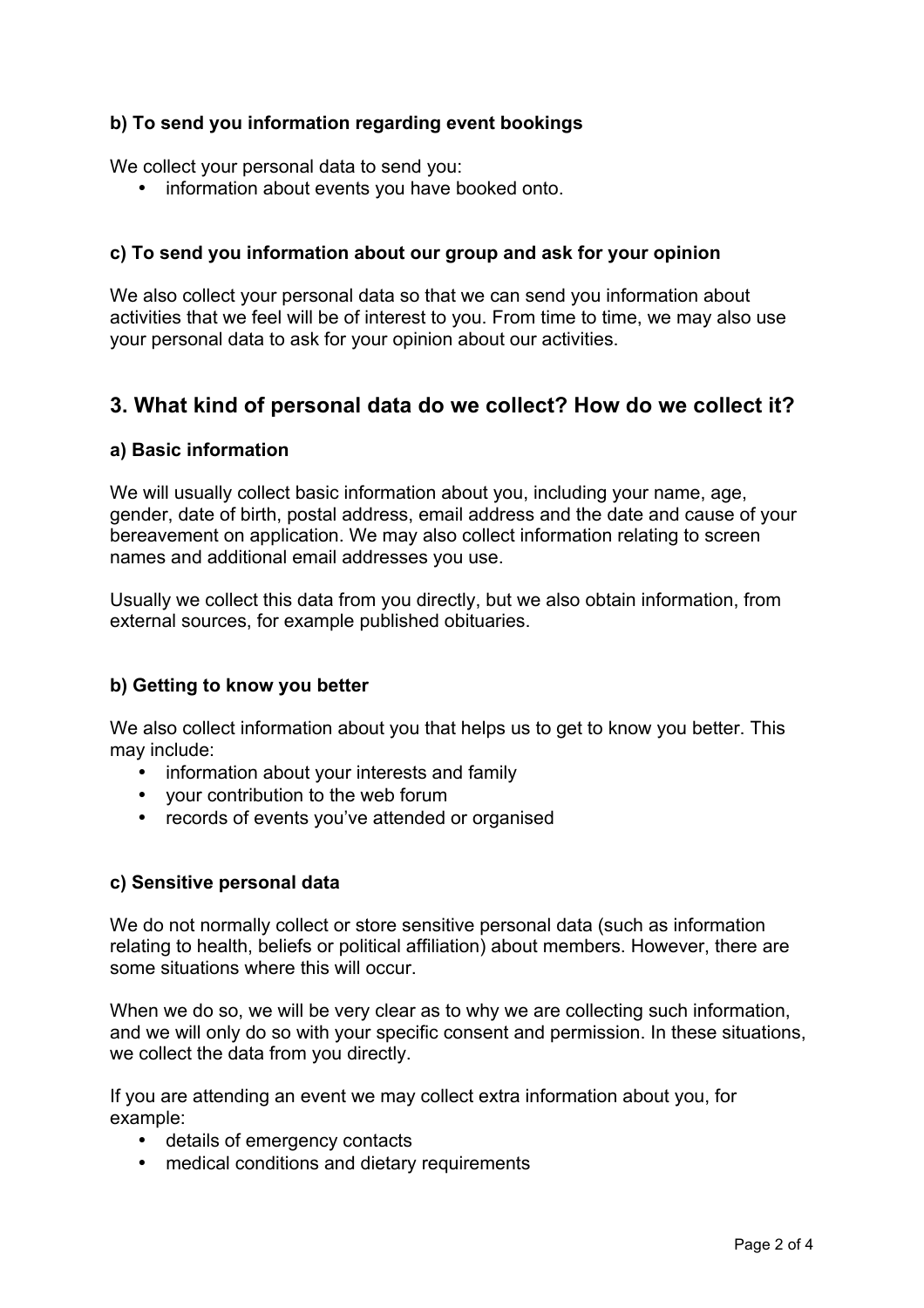### **d) Our website, our forum and the associated secret closed Facebook Group**

Our website is hosted by a third party and uses 'cookies' to help provide you with the best experience we can. Cookies are small text files that are placed on your computer or mobile phone when you browse websites.

Our cookies help to

- Make our website work as you'd expect
- Remember your settings during and between visits
- Improve the speed and security of the site
- Continuously improve our website for you

Facebook also has their own privacy policies which you can find on the information pages of the relevant internet sites.

### **4. How do we store your data?**

#### **a) Security**

All of the personal data we collect is processed by our volunteers in the UK. However, for the purposes of IT hosting and maintenance your information may be situated outside of the European Economic Area (EEA). This will be done in accordance with guidance issued by the Information Commissioner's Office.

Electronic data and databases are stored on secure computer systems and we control who has access to information (using both physical and electronic means). All volunteers who manage or process personal data receive data protection training.

#### **b) Data retention policy**

We will only use and store information for as long as it required for the purposes it was collected for.

# **5. Your rights**

Under the GDPR legislation, you have the following rights with regards to your personal information:

- the right to be informed about the collection and the use of their personal data
- the right to access personal data and supplementary information
- the right to have inaccurate personal data rectified, or completed if it is incomplete
- the right to erasure (to be forgotten) in certain circumstances
- the right to restrict processing in certain circumstances
- the right to data portability, which allows the data subject to obtain and reuse their personal data for their own purposes across different services
- the right to object to processing in certain circumstances